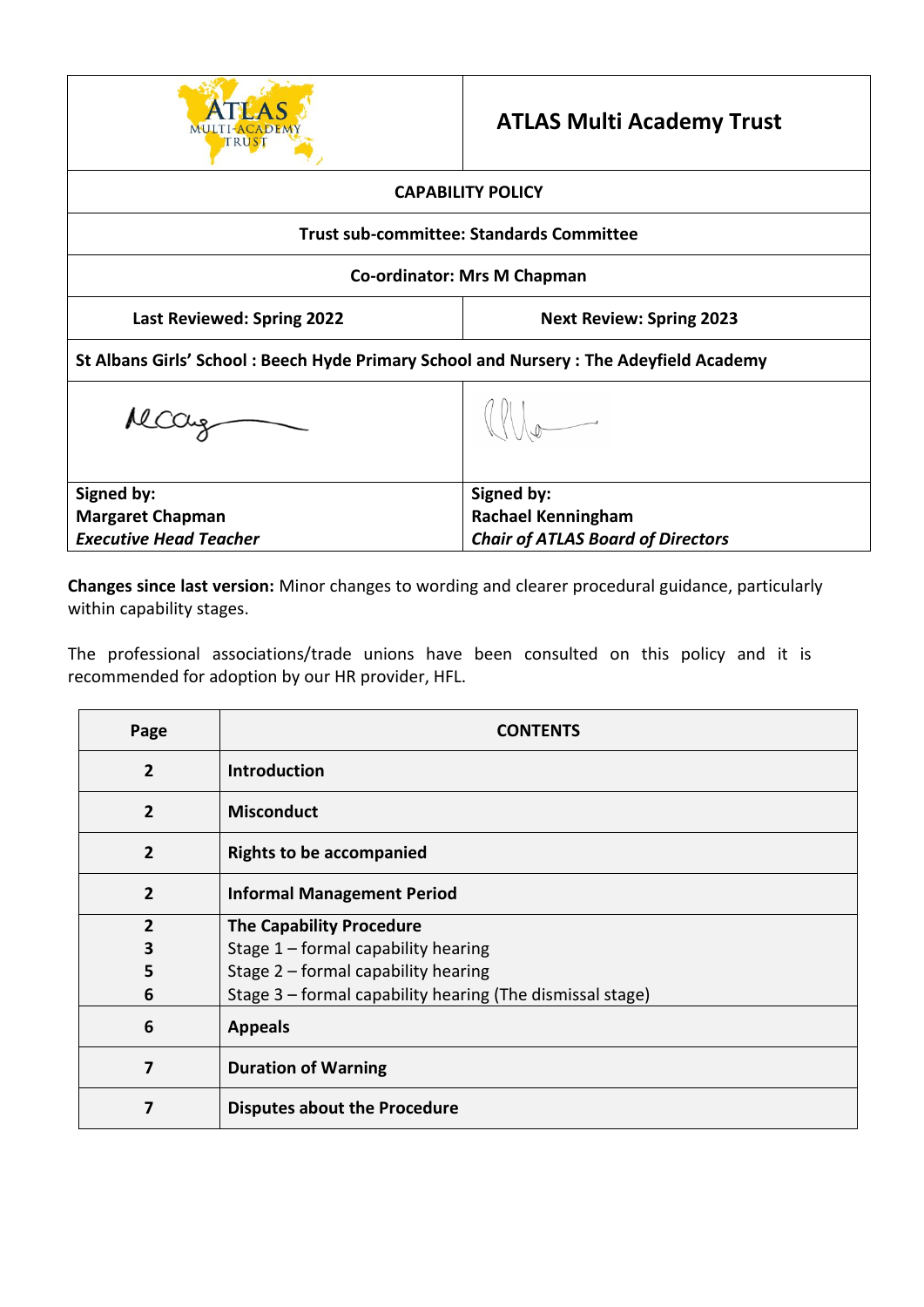| 1. | <b>INTRODUCTION AND SCOPE</b>                                                                                                                                                                                                                                                                                                                                                                                                                |
|----|----------------------------------------------------------------------------------------------------------------------------------------------------------------------------------------------------------------------------------------------------------------------------------------------------------------------------------------------------------------------------------------------------------------------------------------------|
|    | This policy applies to employees of the Trust. It does not apply to Early Career Teachers or<br>employees in their probationary period in respect of which there are alternative policies in place.                                                                                                                                                                                                                                          |
|    | This policy does not form part of any employee's contract of employment and it may be amended<br>at any time.                                                                                                                                                                                                                                                                                                                                |
|    | This capability policy provides a framework for resolving issues where an employee's performance<br>has fallen below the expected standard. The focus is to address issues and see an improvement in<br>the employee's performance. This policy also covers steps to take if performance does not<br>improve.                                                                                                                                |
|    | Concerns raised about performance as well as support and advice given at all stages should be well<br>documented.                                                                                                                                                                                                                                                                                                                            |
| 2. | <b>MISCONDUCT</b>                                                                                                                                                                                                                                                                                                                                                                                                                            |
|    | In some circumstances performance may be unsatisfactory due to an employee's own negligence<br>or wilful misconduct. In such cases the disciplinary policy should be used.                                                                                                                                                                                                                                                                   |
| 3. | <b>RIGHT TO BE ACCOMPANIED</b>                                                                                                                                                                                                                                                                                                                                                                                                               |
|    | An employee has the right to be accompanied and supported, at each formal stage of the<br>procedure by a work colleague or an accredited professional association/trade union<br>representative.                                                                                                                                                                                                                                             |
|    | The employee should provide the name of their representative in advance of the meeting. Where<br>the chosen companion is unavailable on the day scheduled for the meeting, the employee may<br>request that the meeting be rescheduled to an alternative time that is reasonable and within five<br>working days of the scheduled date. If the representative remains unavailable, the employee may<br>be asked to choose another companion. |
|    | During the meeting the companion may put the employee's case forward and confer with the<br>employee however they may not answer questions on the employee's behalf. The companion may<br>not make any representations if the employee indicates they do not wish this.                                                                                                                                                                      |
| 4. | <b>INFORMAL MANAGEMENT PERIOD</b>                                                                                                                                                                                                                                                                                                                                                                                                            |
|    | Before embarking on the formal capability stages, management will check that through normal<br>performance appraisal and management supervision:                                                                                                                                                                                                                                                                                             |
|    | the employee has been alerted to concerns                                                                                                                                                                                                                                                                                                                                                                                                    |
|    | the employee is clear on agreed expectation of standards of performance                                                                                                                                                                                                                                                                                                                                                                      |
|    | a performance improvement plan (PIP) has been set with support and a timescale for<br>review                                                                                                                                                                                                                                                                                                                                                 |
|    | a copy of this policy has been given to the employee                                                                                                                                                                                                                                                                                                                                                                                         |
| 5. | THE CAPABILITY PROCEDURE                                                                                                                                                                                                                                                                                                                                                                                                                     |
|    | Where performance concerns have not been successfully addressed an assessment will be<br>undertaken to decide if there are grounds for taking formal action under this policy, including<br>review of any records relating to the employee's work performance.                                                                                                                                                                               |
|    | <b>Stage 1 - Formal Capability Meeting</b><br>5.1                                                                                                                                                                                                                                                                                                                                                                                            |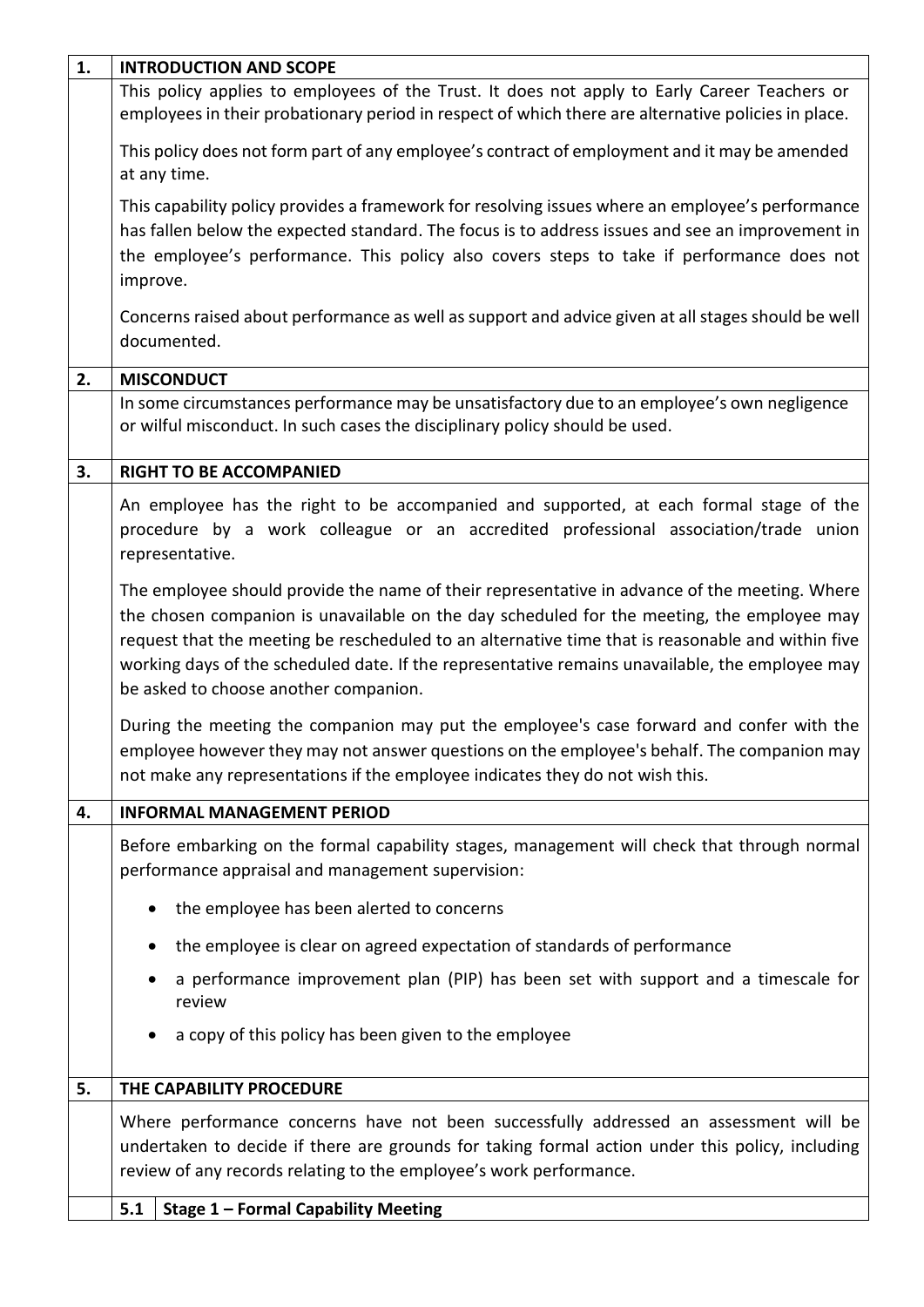The employee will be invited in writing to attend any formal capability meeting with 5 working days' notice. The employee will be informed of the nature of the performance concerns and that the appraisal process is suspended whilst performance is being managed under this policy.

The employee must make every effort to attend formal meetings and failure to attend without good reason may be treated as misconduct. If the employee fails to attend without good reason or is persistently unable to do so, a formal meeting will be convened in their absence and the decision taken based on the available evidence.

At this meeting the manager will:

- identify the performance concerns, the support already given as part of the appraisal process, the standards required and where the shortfall in performance has occurred;
- provide written evidence of the concerns identified (e.g.from job descriptions, supervision notes, classroom observations, examples of pieces of work that do not meet the required standards);
- consider and discuss any causes and reasons for the underperformance including any reasons why the measures taken so far have not led to improvement. The employee should be given the opportunity to discuss any contributory factors they feel may have affected their performance and/or refute the evidence presented if appropriate;
- after reviewing the evidence before them and taking into account any contributing factors the employee has put forward, the manager will decide whether:
	- o to move into a further period of monitoring without issuing a warning
	- $\circ$  to issue a first written warning
	- o to issue a final written warning (serious/exceptional cases only)

At which point the following will also apply:

- set a PIP and targets for the future standard of performance with agreed objectives set out, showing clearly how these will be achieved and measured;
- identify the support to be provided to assist the employee in reaching the required PIP (e.g. additional supervision, coaching, observing exemplar lessons) the employee should also be invited to suggest what support that they feel they may benefit from;
- set out the timescales for improvement and explain how performance will be monitored and reviewed. The timescales will depend on the circumstances of the individual case but should usually be four to eight weeks or half a term. It is for the Trust to determine the appropriate period. It should be reasonable and proportionate, but not excessively long, and should provide sufficient opportunity for improvement to take place;
- notes must be taken of the meeting, and a copy provided to the employee within 7 calendar days of the meeting, or as soon as reasonably practical.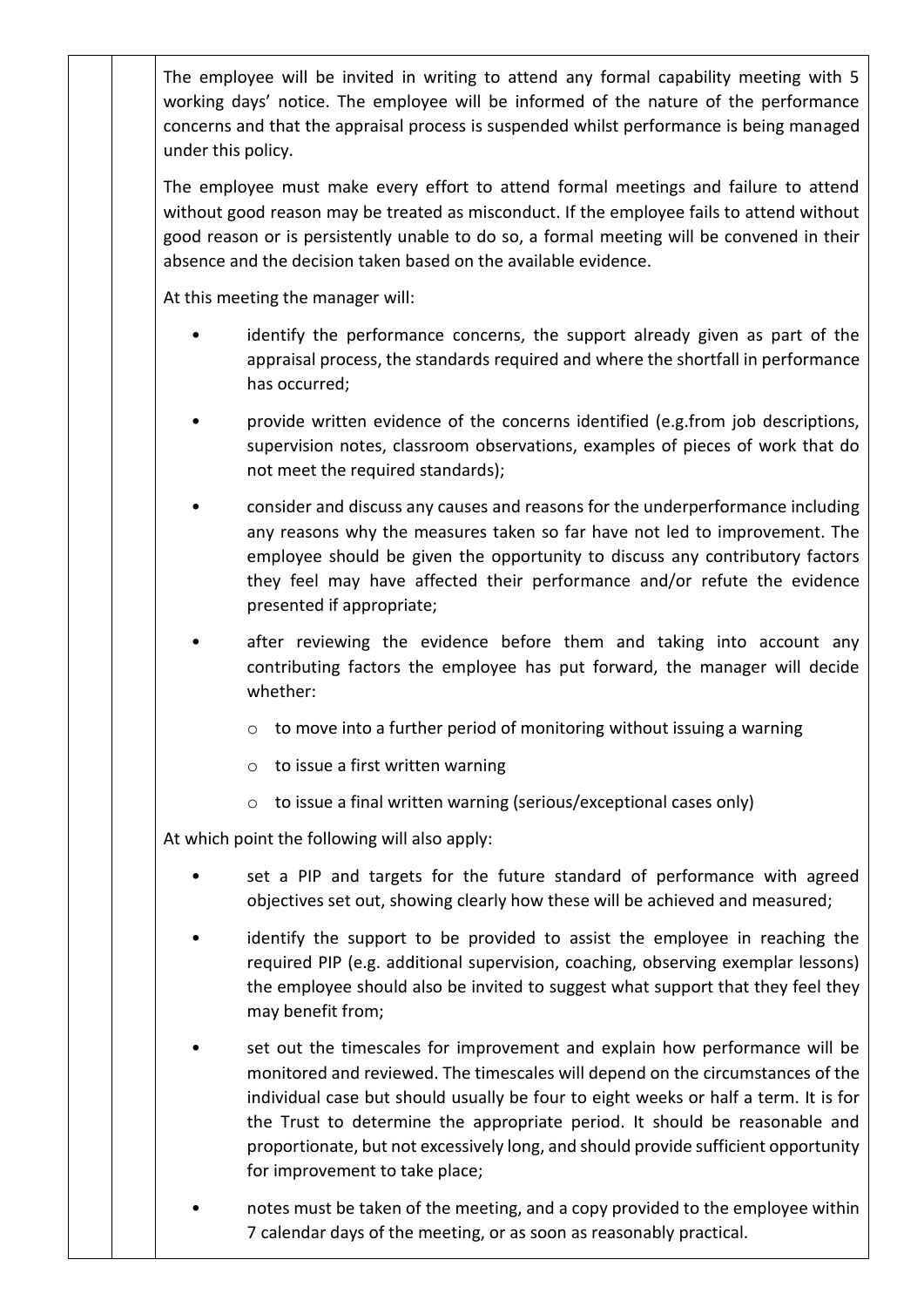If, following response from the employee, it is accepted that it is not appropriate to proceed with the formal capability process; the matter could be addressed via performance appraisal or relevant management support. Otherwise, the decision and reasons for it will be put in writing.

The employee will be invited in writing to attend any formal capability meeting. The employee will be informed that the appraisal process is suspended and will no longer apply whilst the employee's performance is being managed under the capability policy.

The employee must make every effort to attend formal meetings and failure to attend without good reason may be treated as misconduct. If the employee fails to attend without good reason or is persistently unable to do so (for example health reasons) a formal meeting will be convened in their absence and the decision taken based on the available evidence.

The meeting is intended to establish the facts. At this meeting the manager will:

- identify the performance concerns, the support already given as part of the appraisal policy*,* the standards required and where the shortfall in their performance has occurred
- provide written evidence of the concerns identified (e.g. from job descriptions, supervision notes, classroom observations, examples of pieces of work that do not meet the required standards)
- consider and discuss any causes and reasons for the shortfall including any reasons why the measures taken so far have not led to improvement. The employee should be given the opportunity to discuss any contributory factors they feel may have affected their performance and/or refute the evidence presented if appropriate
- after reviewing the evidence before them and taking into account any contributing factors the employee has put forward, the manager will decide whether:
	- $-$  to move into a further period of monitoring without issuing a warning
	- $-$  to issue a first written warning
	- $-$  to issue a final written warning (serious cases only).

At which point the following will also apply:

- set a PIP and targets for the future standard of performance with agreed objectives set out showing clearly how these will be achieved and measured
- identify the support to be provided to assist the employee in reaching the required PIP (e.g. additional supervision, coaching, observing exemplar lessons) the employee should also be invited to suggest what support that they feel they may benefit from
- set out the timetable for improvement and explain how performance will be monitored and reviewed. The timetable will depend on the circumstances of the individual case but should usually be four to six weeks or half a term. It is for the School to determine the set period. It should be reasonable and proportionate, but not excessively long, and should provide sufficient opportunity for significant improvement to take place
- notes must be taken of the meeting.

If, following response from the employee, it is accepted that it is not appropriate to proceed with the formal capability process; the matter could be addressed via performance appraisal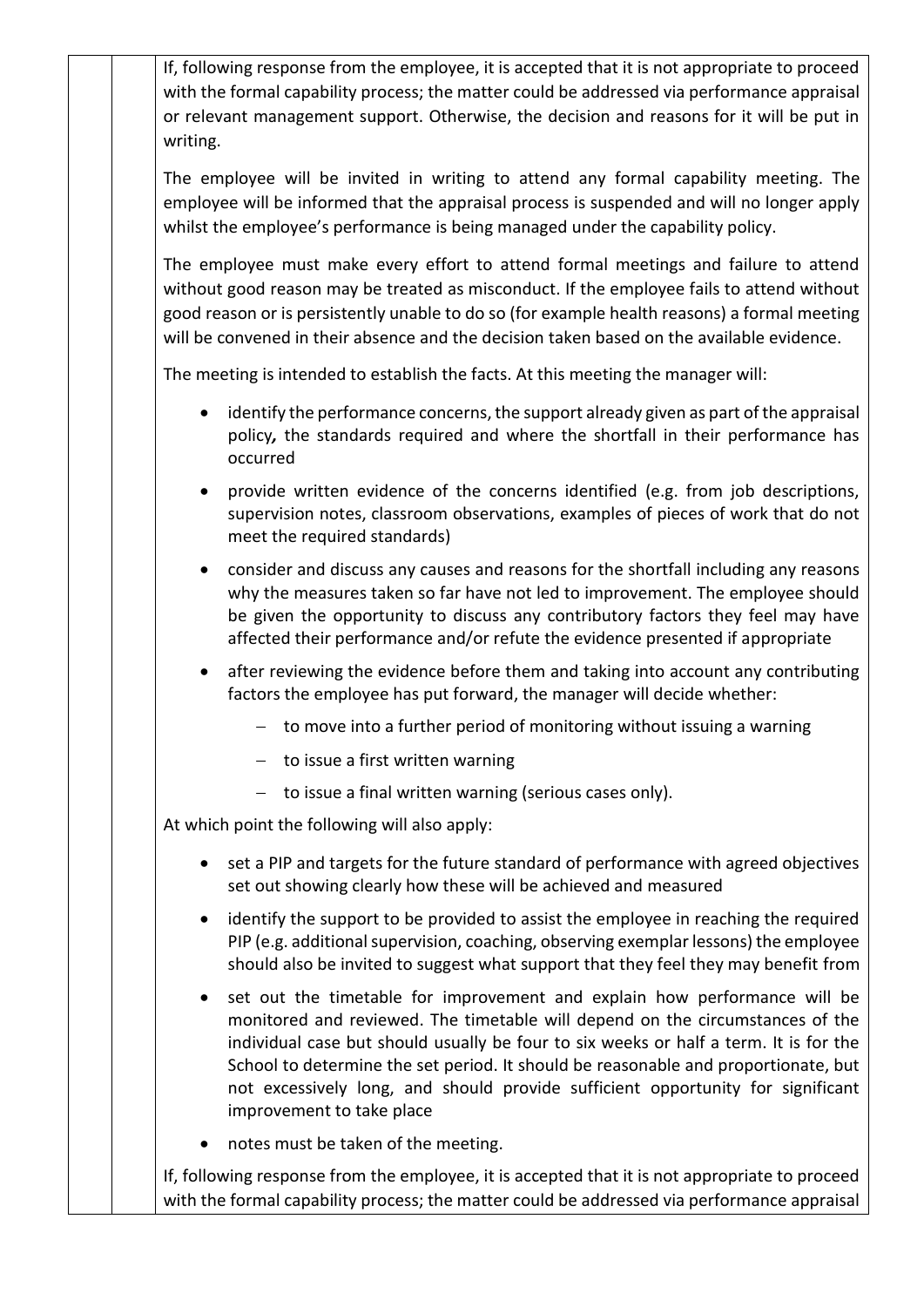|                          |                                                                                                                                                                                            | or relevant management support. Otherwise, the decision and reasons for it will be put in<br>writing.                                                                                                                                                    |  |  |
|--------------------------|--------------------------------------------------------------------------------------------------------------------------------------------------------------------------------------------|----------------------------------------------------------------------------------------------------------------------------------------------------------------------------------------------------------------------------------------------------------|--|--|
|                          | 5.1.1                                                                                                                                                                                      | Monitoring and review period following a Stage 1 Formal Capability Meeting                                                                                                                                                                               |  |  |
|                          | A performance monitoring and review period will follow the stage 1 formal capability<br>meeting. At the end of the review period a letter will be sent to the employee advising<br>either: |                                                                                                                                                                                                                                                          |  |  |
|                          |                                                                                                                                                                                            | that performance has improved to a satisfactory level and no further action<br>$\bullet$<br>will be taken                                                                                                                                                |  |  |
|                          |                                                                                                                                                                                            | that substantial but insufficient improvement has been made and the review<br>$\bullet$<br>period will be extended                                                                                                                                       |  |  |
| warning has been issued) |                                                                                                                                                                                            | that insufficient improvement has been made and the matter will be<br>progressed to a stage 2 capability meeting (or stage 3 if a final written                                                                                                          |  |  |
|                          |                                                                                                                                                                                            | Formal support will continue at all stages and informal feedback meetings should be<br>arranged to enable regular updates on performance.                                                                                                                |  |  |
| 5.2                      |                                                                                                                                                                                            | Stage 2 - Formal Capability Meeting                                                                                                                                                                                                                      |  |  |
|                          |                                                                                                                                                                                            | The stage 2 meeting may be instigated if there is further evidence of poor performance<br>during the period of monitoring or a failure to make sufficient improvements. If a final<br>written warning was issued at the first stage progress to stage 3. |  |  |
|                          | The meeting will cover:                                                                                                                                                                    |                                                                                                                                                                                                                                                          |  |  |
|                          | • the areas in which the employee has not met the required performance standards<br>set out in the PIP and previous warning                                                                |                                                                                                                                                                                                                                                          |  |  |
|                          | any relevant documents including minutes from stage 1 formal meeting.                                                                                                                      |                                                                                                                                                                                                                                                          |  |  |
|                          | 5.2.1                                                                                                                                                                                      | <b>Outcome of the Stage 2 Formal Capability Meeting</b>                                                                                                                                                                                                  |  |  |
|                          |                                                                                                                                                                                            | There are three possible outcomes to the stage 2 meeting:                                                                                                                                                                                                |  |  |
|                          |                                                                                                                                                                                            | that sufficient improvement has been made, in which case the capability<br>process will cease and appraisal process will resume                                                                                                                          |  |  |
|                          |                                                                                                                                                                                            | there has been some improvement, and there is confidence that more is<br>likely, but further support or monitoring is required and the monitoring,<br>review period and PIP will be extended                                                             |  |  |
|                          |                                                                                                                                                                                            | If no, or insufficient improvement has been made, the employee will<br>receive a first written warning if one wasn't issued at the first stage or a<br>final written warning if a first writing warning has already been issued.                         |  |  |
|                          |                                                                                                                                                                                            | The decision will be confirmed in writing.                                                                                                                                                                                                               |  |  |
|                          | 5.2.2                                                                                                                                                                                      | Monitoring and review period following Stage 2 Capability Meeting                                                                                                                                                                                        |  |  |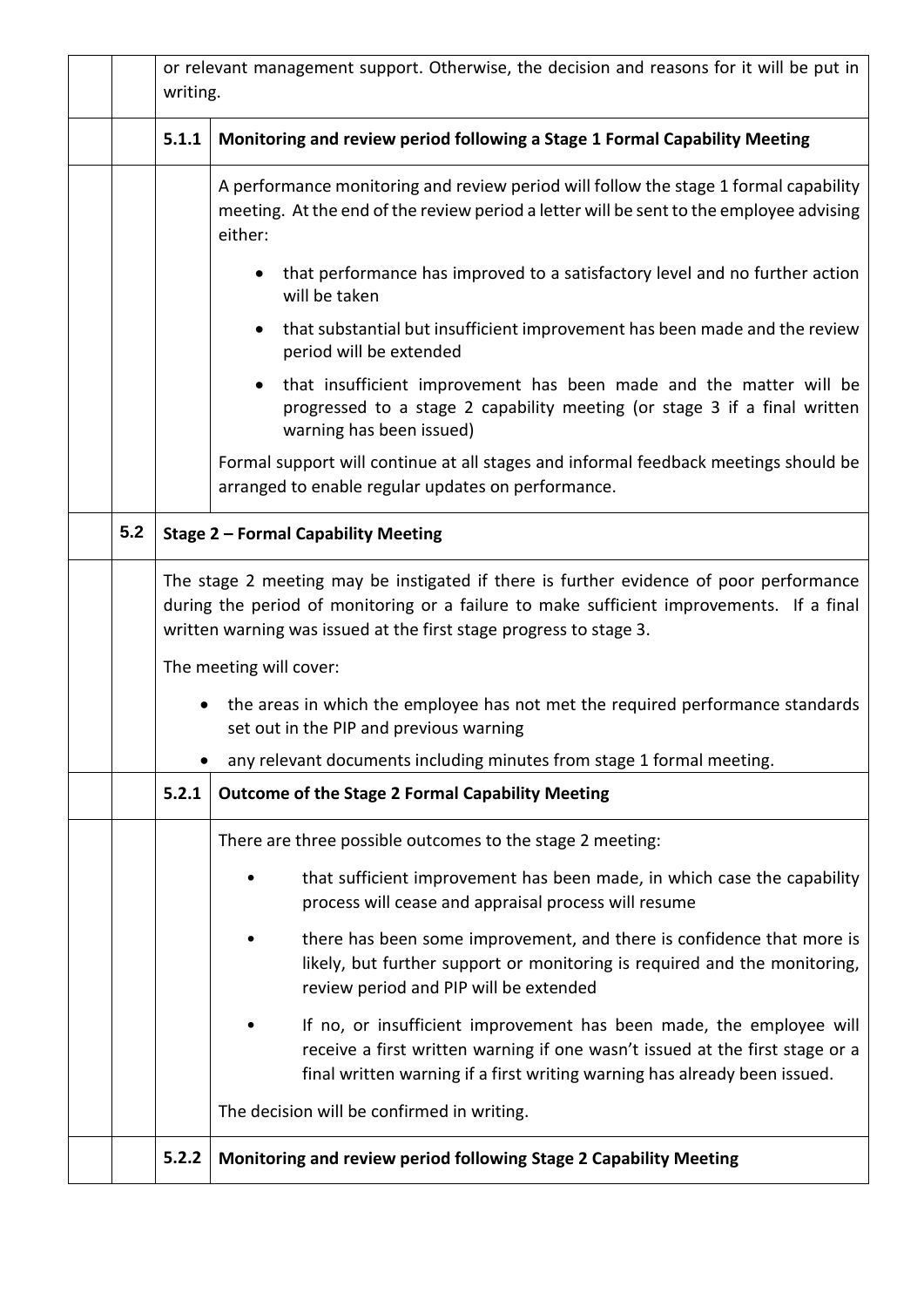|    |                                                                                                                                                                                  | A performance monitoring and review period will follow the stage 2 formal capability<br>meeting. At the end of the review period a letter will be sent to the employee advising<br>either:                                                                                                                                                                                                                                                     |  |
|----|----------------------------------------------------------------------------------------------------------------------------------------------------------------------------------|------------------------------------------------------------------------------------------------------------------------------------------------------------------------------------------------------------------------------------------------------------------------------------------------------------------------------------------------------------------------------------------------------------------------------------------------|--|
|    |                                                                                                                                                                                  | that performance has improved to a satisfactory level and no further action<br>$\bullet$<br>will be taken                                                                                                                                                                                                                                                                                                                                      |  |
|    |                                                                                                                                                                                  | that substantial but insufficient improvement has been made and the review<br>period will be extended                                                                                                                                                                                                                                                                                                                                          |  |
|    |                                                                                                                                                                                  | that insufficient improvement has been made and the matter will be<br>progressed to a stage 3 capability meeting.                                                                                                                                                                                                                                                                                                                              |  |
|    |                                                                                                                                                                                  | Formal support will continue at all stages and informal feedback meetings should<br>be arranged to enable regular updates on performance.                                                                                                                                                                                                                                                                                                      |  |
|    | 5.3                                                                                                                                                                              | Stage 3 - Formal Capability Meeting (dismissal stage)                                                                                                                                                                                                                                                                                                                                                                                          |  |
|    |                                                                                                                                                                                  | Where dismissal is a possible outcome, a panel of three appropriate individuals will normally<br>hear the case. Where this is impracticable, or would cause unreasonable delays, a panel of<br>two individuals may hear the case.                                                                                                                                                                                                              |  |
|    |                                                                                                                                                                                  | If the case concerns the Headteacher a panel of governors or Trustees would hear the case.                                                                                                                                                                                                                                                                                                                                                     |  |
|    |                                                                                                                                                                                  | Copies of all relevant documents will be sent by the School to the panel members before the<br>meeting.                                                                                                                                                                                                                                                                                                                                        |  |
|    |                                                                                                                                                                                  | At any meeting where dismissal is to be considered, the School may invite an HR Adviser from<br>their HR Service. The role of the HR Adviser is to provide professional advice and support to<br>the panel, they are not a decision maker in the process.                                                                                                                                                                                      |  |
|    |                                                                                                                                                                                  | Dismissal on the grounds of capability shall be with notice.                                                                                                                                                                                                                                                                                                                                                                                   |  |
|    |                                                                                                                                                                                  | The outcome will be confirmed in writing to the employee as soon as reasonable practicable<br>and usually within five working days.                                                                                                                                                                                                                                                                                                            |  |
| 6. |                                                                                                                                                                                  | <b>APPEALS</b>                                                                                                                                                                                                                                                                                                                                                                                                                                 |  |
|    |                                                                                                                                                                                  | An employee may appeal in writing against a warning or dismissal at any stage within seven<br>calendar days specifying the grounds of appeal. The Trust may reject any appeal where the<br>grounds for appeal are not made clear.                                                                                                                                                                                                              |  |
|    | Wherever possible the appeal will be heard by an appropriate individual, or panel of individuals,<br>who have not been involved in the decision to impose the original sanction. |                                                                                                                                                                                                                                                                                                                                                                                                                                                |  |
|    |                                                                                                                                                                                  | The appeal hearing may be a complete rehearing of the matter or it may be a review of the fairness<br>of the original decision in the light of the procedure that was followed and any new information<br>that may have come to light. This will be at the Trust's discretion depending on the circumstances<br>of the case. The appeal panel can uphold or reduce the original sanction but cannot increase the<br>original sanction imposed. |  |
|    |                                                                                                                                                                                  | The decision of an appeal panel at each stage will be final. The outcome will be confirmed in writing<br>to the employee as soon as reasonably practicable and usually within five working days.                                                                                                                                                                                                                                               |  |
| 7. |                                                                                                                                                                                  | <b>DURATION OF WARNINGS</b>                                                                                                                                                                                                                                                                                                                                                                                                                    |  |
|    |                                                                                                                                                                                  | In circumstances where a written or final written warning is issued it will be placed on the<br>employee's personnel file normally for a period of twelve months, unless the employee is notified<br>to the contrary. The employee will need to be at work throughout the relevant warning period. If                                                                                                                                          |  |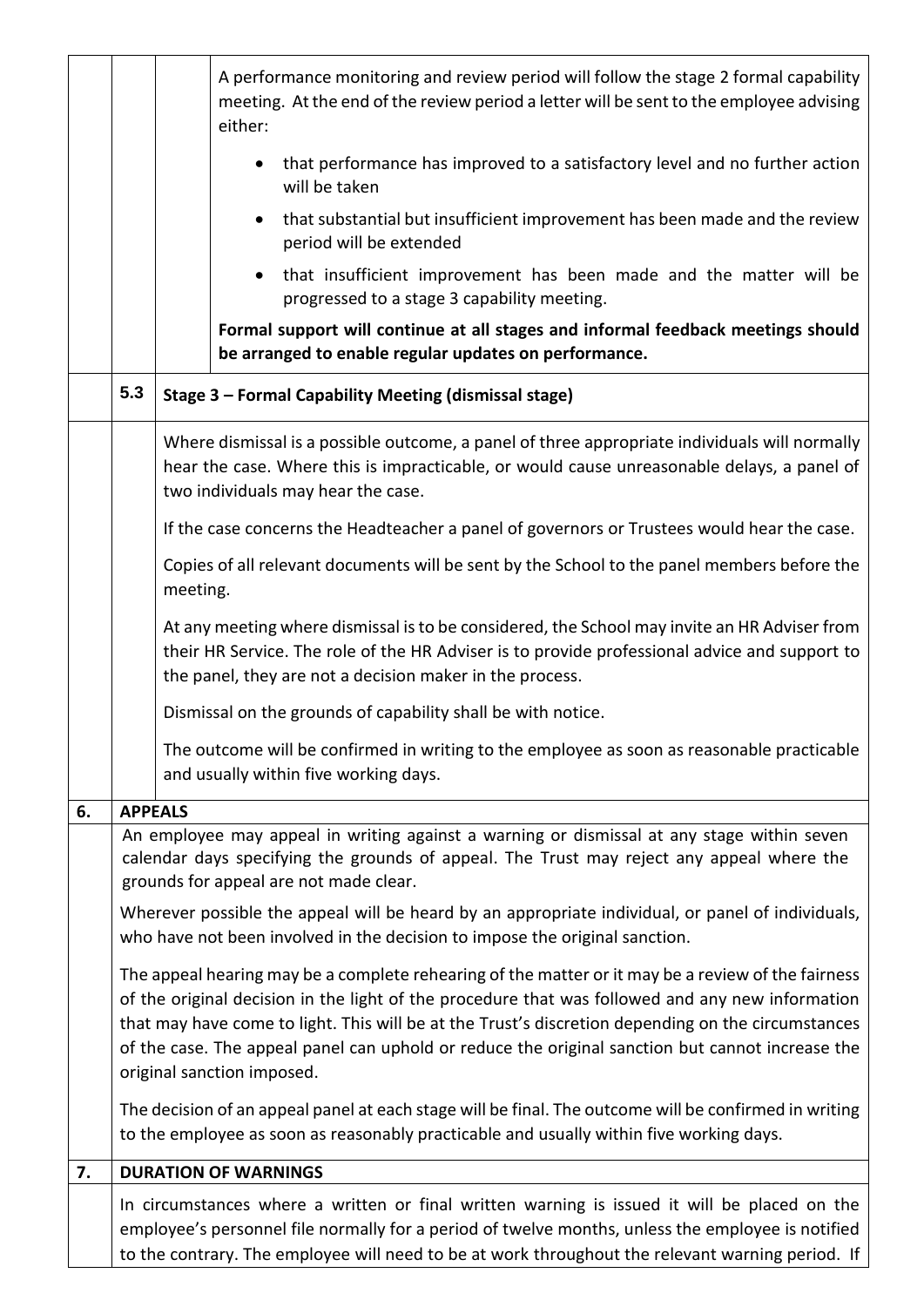|    | they should be absent from work for any reason the Trust reserves the right to extend the period<br>of warning at their discretion.                                                                                                                                                                                                                                                                                                                                                                                                                |
|----|----------------------------------------------------------------------------------------------------------------------------------------------------------------------------------------------------------------------------------------------------------------------------------------------------------------------------------------------------------------------------------------------------------------------------------------------------------------------------------------------------------------------------------------------------|
|    | After the active period the warning will remain permanently on the employees personnel file but<br>will be disregarded in deciding the outcome of future capability proceedings.                                                                                                                                                                                                                                                                                                                                                                   |
|    | If an employee is subject to the formal capability policy or has a live warning in place at the time of<br>a reference request, this must be referred to in any employment reference.                                                                                                                                                                                                                                                                                                                                                              |
|    | There may be occasions when expired warnings are referred to, such as where the performance is<br>satisfactory throughout the period the warning is in force, only to lapse very soon thereafter.<br>Where such a pattern emerges, an employee's record of previous warnings may be borne in mind<br>when making decisions on further warnings or whether it is appropriate to undertake disciplinary<br>action instead, on the basis that the employee has been able to previously demonstrate the<br>required standard of performance.           |
| 8. | <b>DISPUTES ABOUT THE POLICY</b>                                                                                                                                                                                                                                                                                                                                                                                                                                                                                                                   |
|    | If an employee raises a grievance, or a concern relating to bullying and harassment, whilst they<br>are subject to capability proceedings, it will not prevent the school from continuing with or<br>concluding these processes, other than in exceptional circumstances, and this will be at the<br>school's discretion.<br>Where issues arise relating to this policy, for example identified support has not been provided;<br>they should be raised during the monitoring period and/or at any subsequent formal meeting<br>or appeal process. |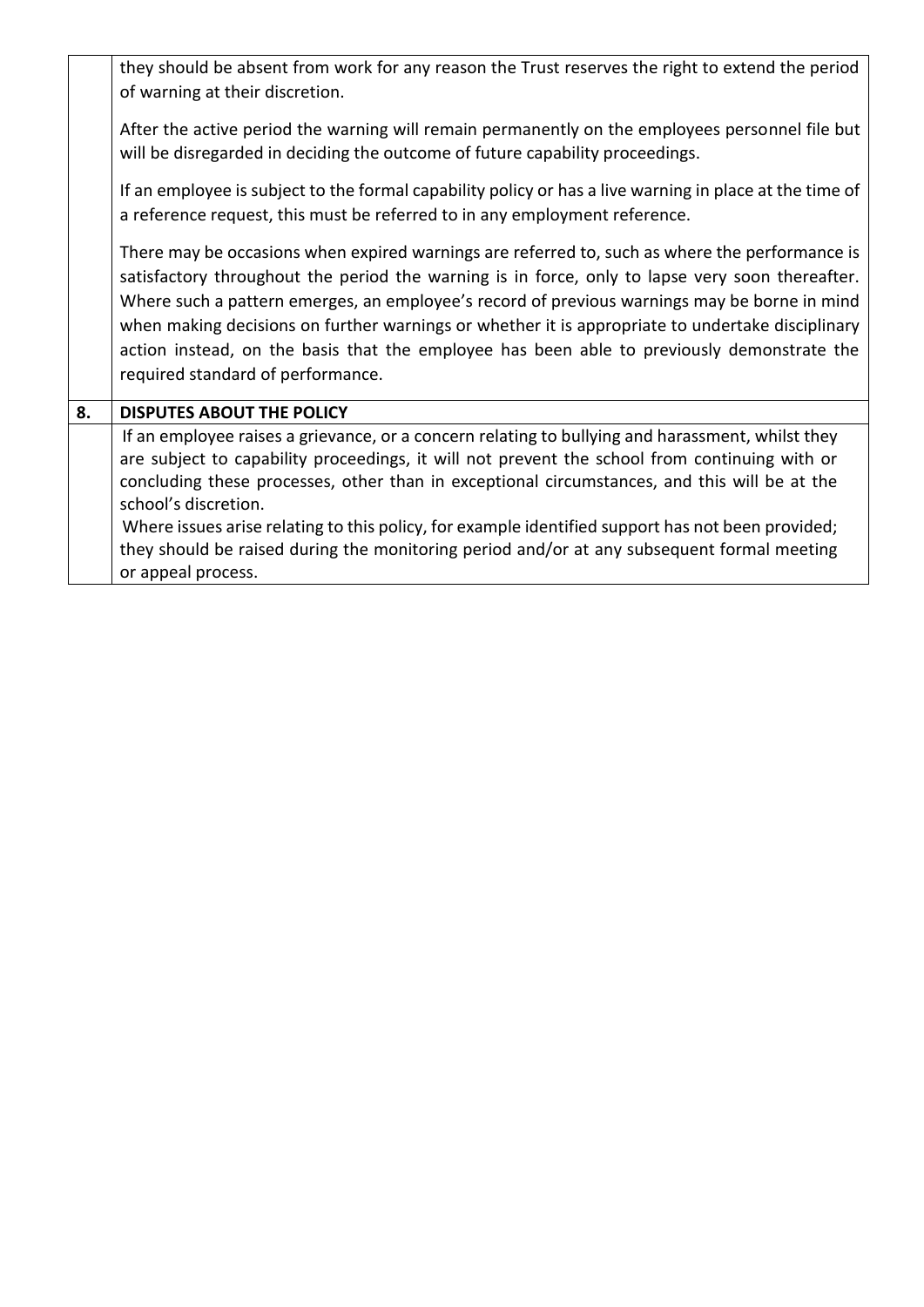

## **ATLAS Multi Academy Trust**

| <b>CAPABILITY PROCEDURE - LINKED TO CAPABILITY POLICY</b> |                                                                      |                                                                                                                                                                                                                                                                                                                                                                                                                                                                                                                                                         |                                                                                                                                                                                                                                                                                                                                                                                                                                                                                                                                                                                                                                                                      |  |  |
|-----------------------------------------------------------|----------------------------------------------------------------------|---------------------------------------------------------------------------------------------------------------------------------------------------------------------------------------------------------------------------------------------------------------------------------------------------------------------------------------------------------------------------------------------------------------------------------------------------------------------------------------------------------------------------------------------------------|----------------------------------------------------------------------------------------------------------------------------------------------------------------------------------------------------------------------------------------------------------------------------------------------------------------------------------------------------------------------------------------------------------------------------------------------------------------------------------------------------------------------------------------------------------------------------------------------------------------------------------------------------------------------|--|--|
| <b>Trust sub-committee: Standards Committee</b>           |                                                                      |                                                                                                                                                                                                                                                                                                                                                                                                                                                                                                                                                         |                                                                                                                                                                                                                                                                                                                                                                                                                                                                                                                                                                                                                                                                      |  |  |
|                                                           | <b>Co-ordinator: Mrs M Chapman</b>                                   |                                                                                                                                                                                                                                                                                                                                                                                                                                                                                                                                                         |                                                                                                                                                                                                                                                                                                                                                                                                                                                                                                                                                                                                                                                                      |  |  |
|                                                           | <b>Next Review: Spring 2023</b><br><b>Last Reviewed: Spring 2022</b> |                                                                                                                                                                                                                                                                                                                                                                                                                                                                                                                                                         |                                                                                                                                                                                                                                                                                                                                                                                                                                                                                                                                                                                                                                                                      |  |  |
|                                                           |                                                                      | St Albans Girls' School: Beech Hyde Primary School and Nursery: The Adeyfield Academy                                                                                                                                                                                                                                                                                                                                                                                                                                                                   |                                                                                                                                                                                                                                                                                                                                                                                                                                                                                                                                                                                                                                                                      |  |  |
|                                                           |                                                                      |                                                                                                                                                                                                                                                                                                                                                                                                                                                                                                                                                         |                                                                                                                                                                                                                                                                                                                                                                                                                                                                                                                                                                                                                                                                      |  |  |
|                                                           | Signed by:                                                           |                                                                                                                                                                                                                                                                                                                                                                                                                                                                                                                                                         | Signed by:                                                                                                                                                                                                                                                                                                                                                                                                                                                                                                                                                                                                                                                           |  |  |
|                                                           |                                                                      | <b>Margaret Chapman</b>                                                                                                                                                                                                                                                                                                                                                                                                                                                                                                                                 | <b>Rachael Kenningham</b>                                                                                                                                                                                                                                                                                                                                                                                                                                                                                                                                                                                                                                            |  |  |
|                                                           |                                                                      | <b>Executive Head Teacher</b>                                                                                                                                                                                                                                                                                                                                                                                                                                                                                                                           | <b>Chair of ATLAS Board of Directors</b>                                                                                                                                                                                                                                                                                                                                                                                                                                                                                                                                                                                                                             |  |  |
|                                                           |                                                                      |                                                                                                                                                                                                                                                                                                                                                                                                                                                                                                                                                         |                                                                                                                                                                                                                                                                                                                                                                                                                                                                                                                                                                                                                                                                      |  |  |
| 1.                                                        |                                                                      | <b>Managing Poor Performance Guidance</b><br>This is a guidance note for trusts, schools, and managers only. This guidance document is not a policy<br>or statutory practice; this has been developed to guide you through specific situations. It does not<br>form part of the Capability Policy but can be used in conjunction with it to help with its<br>implementation.<br>It is recommended to use this guidance alongside relevant policies and procedures. Please contact                                                                       |                                                                                                                                                                                                                                                                                                                                                                                                                                                                                                                                                                                                                                                                      |  |  |
|                                                           | 1.1                                                                  | HR Services for further advice on 01438 544463 or hrservices@hertsforlearning.co.uk.<br>Introduction                                                                                                                                                                                                                                                                                                                                                                                                                                                    |                                                                                                                                                                                                                                                                                                                                                                                                                                                                                                                                                                                                                                                                      |  |  |
|                                                           |                                                                      | been established that, before it takes effect, the employee:<br>should be informed of the expected standards required;<br>$\bullet$<br>has been given a realistic time to improve;<br>has had their progress reviewed during the monitoring period;<br>has had a right of appeal.<br>$\bullet$<br>consequences including:<br>demotivating productive members of staff;<br>loss of productivity;<br>to a health issue, excessive workload, poor team management etc.;<br>of an employee's performance but is hindered by a lack of documentary evidence. | Poor performance is a potentially fair reason for dismissal. For a dismissal to be fair it has long<br>has been made aware of where they are falling short of expected performance;<br>has been provided with appropriate support and possibly training where appropriate;<br>Failure to address performance issues is a common problem and it is not unusual for matters<br>to drift. However, failing to tackle performance issues at the earliest opportunity can have<br>missing an opportunity to ascertain the reason for the poor performance which could be due<br>problems in future redundancy situations when an employer wants to make a fair assessment |  |  |
|                                                           | 1.2                                                                  | <b>Performance standards</b>                                                                                                                                                                                                                                                                                                                                                                                                                                                                                                                            | Performance standards may be found in the job description, as objectives in performance<br>appraisals and specific targets throughout the year. Performance standards are not static and<br>can change and evolve with the organisation, for example, where new ways of working have<br>developed through the use of technology. It is important though that the employee knows<br>about the standards expected and of the possible consequences of not meeting them.                                                                                                                                                                                                |  |  |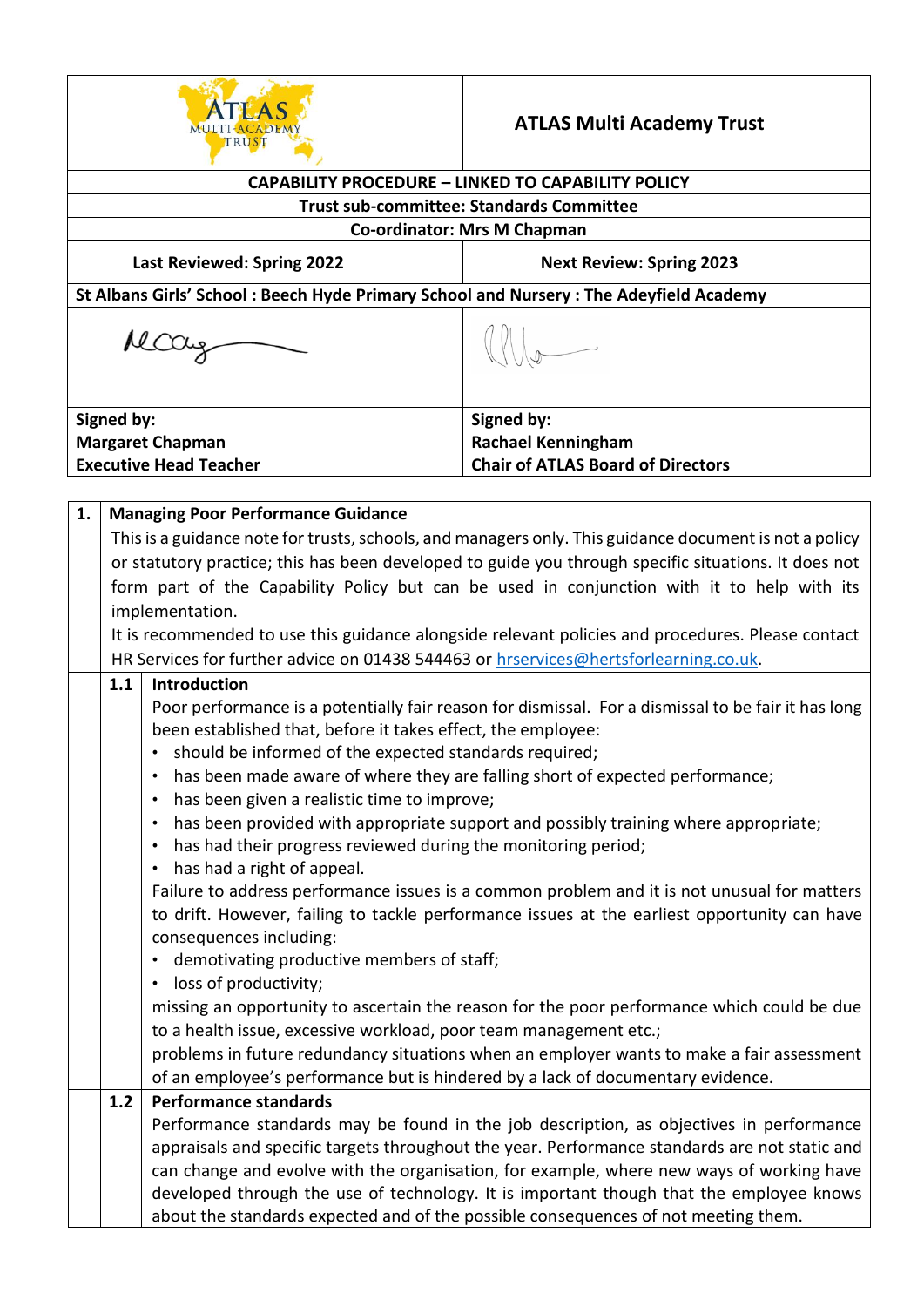|     | Sometimes poor performance can be related to misconduct if the failure is wilful/deliberate as    |                                                                                                                                                             |  |
|-----|---------------------------------------------------------------------------------------------------|-------------------------------------------------------------------------------------------------------------------------------------------------------------|--|
|     | opposed to a capability concern. If this is established the trust's disciplinary policy should be |                                                                                                                                                             |  |
|     | referred to.                                                                                      |                                                                                                                                                             |  |
| 1.3 | Dealing with poor performance                                                                     |                                                                                                                                                             |  |
|     | 1.3.1<br><b>Informal monitoring</b>                                                               |                                                                                                                                                             |  |
|     |                                                                                                   | In the first instance, performance issues can often be effectively dealt with informally                                                                    |  |
|     |                                                                                                   | by entering into a period of monitoring with a performance improvement plan (PIP). As                                                                       |  |
|     |                                                                                                   | part of this PIP, consideration is given as to whether the employee would benefit from                                                                      |  |
|     |                                                                                                   | any additional assistance, training, mentoring or other support.                                                                                            |  |
|     |                                                                                                   | The trust's capability policy may give an indication of appropriate timescales for                                                                          |  |
|     |                                                                                                   | monitoring periods but these should be appropriate to the type and level of                                                                                 |  |
|     |                                                                                                   | Timescales should be reasonable and proportionate, not<br>underperformance.                                                                                 |  |
|     |                                                                                                   | excessively long and should provide sufficient opportunity for improvement to be                                                                            |  |
|     |                                                                                                   | demonstrated. It is also important to set key dates for reviews of progress against the<br>targets, with at least one review meeting at the half-way point. |  |
|     |                                                                                                   | A PIP should be discussed with the employee and standards and targets agreed, but                                                                           |  |
|     |                                                                                                   | that will not always be possible if the employee does not accept the validity of the                                                                        |  |
|     |                                                                                                   | assessment of their underperformance. In this case, the trust may impose the PIP                                                                            |  |
|     |                                                                                                   | without agreement.                                                                                                                                          |  |
|     |                                                                                                   | Whilst this stage is not formal, it should be communicated to the employee that failure                                                                     |  |
|     |                                                                                                   | to make the required improvements within the timescales set could lead to an                                                                                |  |
|     |                                                                                                   | escalation to the formal stages of the capability policy.                                                                                                   |  |
|     |                                                                                                   | Consideration should also be given to other factors potentially impacting performance                                                                       |  |
|     |                                                                                                   | including the health of the employee or improvements required by the employer where                                                                         |  |
|     |                                                                                                   | the working environment is not sufficiently supportive of good performance e.g. poor                                                                        |  |
|     |                                                                                                   | management practice. These issues should normally be addressed in conjunction with                                                                          |  |
|     |                                                                                                   | any individual performance improvement plan.                                                                                                                |  |
|     | 1.3.2                                                                                             | <b>Formal monitoring</b>                                                                                                                                    |  |
|     |                                                                                                   | Before deciding to proceed with the formal capability process the employer should                                                                           |  |
|     |                                                                                                   | ensure they can demonstrate they have attempted to resolve performance issues                                                                               |  |
|     |                                                                                                   | informally before commencing the formal process. This is normally achieved through a                                                                        |  |
|     |                                                                                                   | review of the documentation recorded during the informal monitoring period.                                                                                 |  |
|     |                                                                                                   | Where a performance improvement plan has been in place and satisfactory                                                                                     |  |
|     |                                                                                                   | improvements have not been made, a decision can be made to either extend the period<br>of monitoring or proceed to a formal capability meeting.             |  |
|     | 1.3.3                                                                                             | Formal capability meeting (stage 1 and 2)                                                                                                                   |  |
|     |                                                                                                   | A first and second stage capability meeting will usually be conducted by the employee's                                                                     |  |
|     |                                                                                                   | line manager. At the meeting:                                                                                                                               |  |
|     |                                                                                                   | evidence of poor performance against standards will be discussed;<br>٠                                                                                      |  |
|     |                                                                                                   | the employee will have an opportunity to contribute their own account of the                                                                                |  |
|     |                                                                                                   | situation;                                                                                                                                                  |  |
|     |                                                                                                   | the reasons for the poor performance should be established;<br>٠                                                                                            |  |
|     |                                                                                                   | discuss what can be done to assist in improving performance;<br>$\bullet$                                                                                   |  |
|     |                                                                                                   | set further targets for improvement and a timescale for review.;<br>٠                                                                                       |  |
|     |                                                                                                   | a first written warning is usually issued at the first stage although it is not compulsory                                                                  |  |
|     |                                                                                                   | and instead an additional timescale for improvement could be set especially where                                                                           |  |
|     |                                                                                                   | there has been some improvement which is expected to continue;                                                                                              |  |
|     |                                                                                                   | a final written warning would normally be issued at the second stage. It may also be                                                                        |  |
|     |                                                                                                   | considered at the first stage but only in exceptional cases e.g. where performance falls                                                                    |  |
|     | significantly short of expected standards despite support in place.                               |                                                                                                                                                             |  |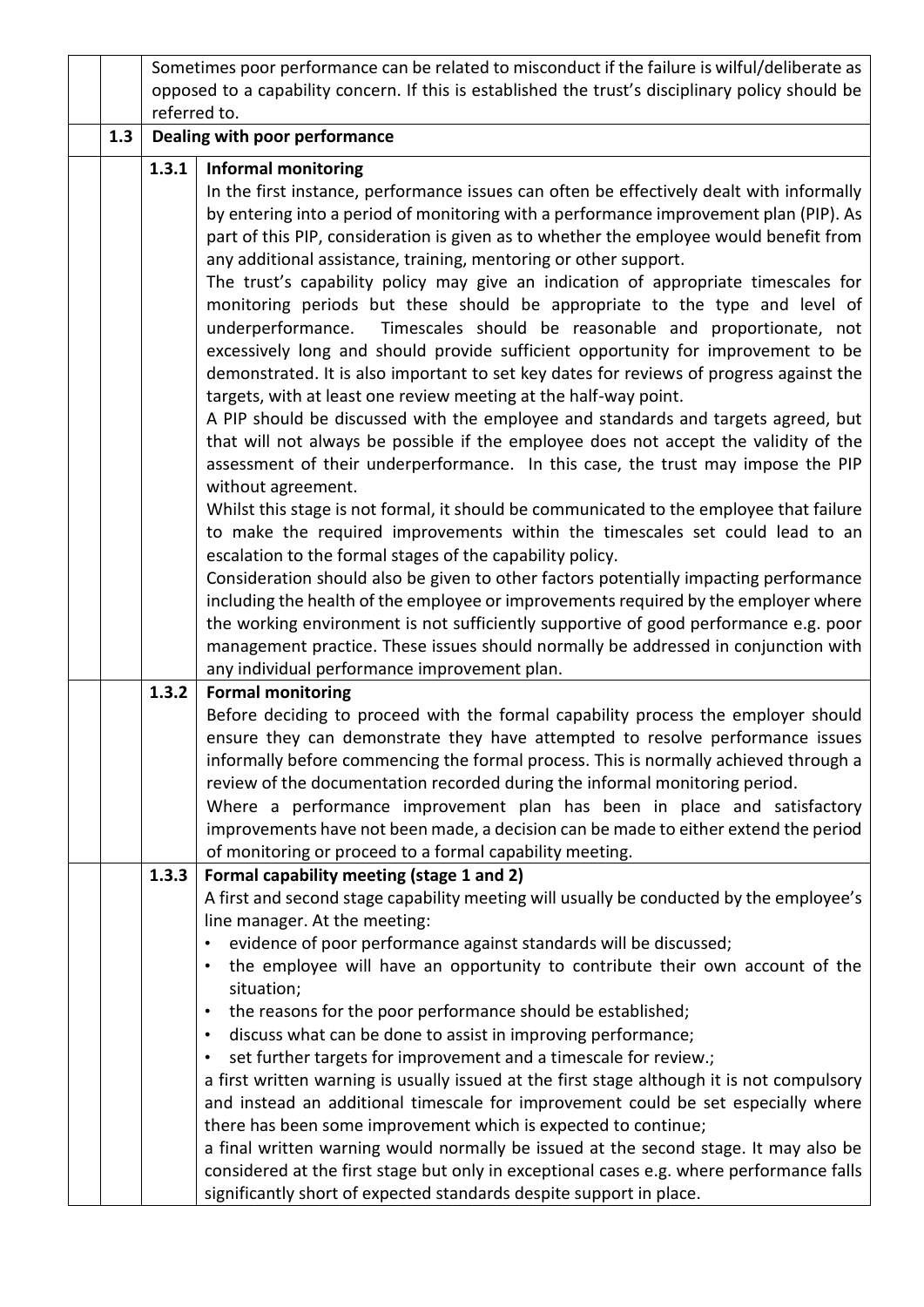|    |     | 1.3.4           | Performance capability hearing (stage 3 - dismissal stage)                                                                                                                        |
|----|-----|-----------------|-----------------------------------------------------------------------------------------------------------------------------------------------------------------------------------|
|    |     |                 | In the absence of the required improvement following the first two stages and                                                                                                     |
|    |     |                 | subsequent periods of monitoring, the trust may decide to move to termination of                                                                                                  |
|    |     |                 | employment on the grounds of lack of capability. A formal hearing can be convened in                                                                                              |
|    |     |                 | line with the trust's policy.                                                                                                                                                     |
|    |     |                 | Termination must be with notice. For support staff, this is the greater of their                                                                                                  |
|    |     |                 | contractual or statutory notice. For teachers, this should be in line with the following                                                                                          |
|    |     |                 | timescales:                                                                                                                                                                       |
|    |     |                 | notice given by 31 <sup>st</sup> October for the end of autumn term<br>$\bullet$                                                                                                  |
|    |     |                 | notice given by 28 <sup>th</sup> February for the end of spring term                                                                                                              |
|    |     |                 | • notice given by $31^{st}$ May for the end of summer term                                                                                                                        |
|    |     | 1.3.5           | Potential challenges and alternative options                                                                                                                                      |
|    |     |                 | Criticism of performance is invariably an emotive issue and it is not unusual for                                                                                                 |
|    |     |                 | employees to claim bullying and harassment or raise a grievance against their line                                                                                                |
|    |     |                 | manager as soon as concerns are raised. This usually involves claims that the                                                                                                     |
|    |     |                 | performance concerns are unfounded or unsubstantiated which is why it is important                                                                                                |
|    |     |                 | to have documentary evidence collated at each monitoring stage.                                                                                                                   |
|    |     |                 | Other common lines of challenge are that the employer failed to follow its own                                                                                                    |
|    |     |                 | procedure, set unrealistic targets and/or give a realistic timescale to improve. Such                                                                                             |
|    |     |                 | challenges can be avoided by understanding and following the trust's capability policy.                                                                                           |
|    |     |                 | The capability process is inevitably a lengthy one given the need to allow for time,                                                                                              |
|    |     |                 | support and monitoring at multiple stages. In circumstances where it is felt in the earlier<br>stages of the process that the employee is unlikely to meet the required standards |
|    |     |                 | despite support and time offered, the trust may feel it is appropriate to seek to agree a                                                                                         |
|    |     |                 | swifter exit with the employee using the estimated time saved in running the process                                                                                              |
|    |     |                 | to a conclusion to offset any payment made through a settlement. It is advised to seek                                                                                            |
|    |     |                 | advice from your HR service before exploring this option.                                                                                                                         |
| 2. |     |                 | <b>Guidance on Stage 3 Capability Meetings</b>                                                                                                                                    |
|    |     |                 | This is a guidance note for schools, trusts and managers only. This guidance document is not a policy                                                                             |
|    |     |                 | or statutory practice; this has been developed to guide you through specific situations. It does not                                                                              |
|    |     |                 | form part of the Capability policy but can be used in conjunction with it to help with its                                                                                        |
|    |     | implementation. |                                                                                                                                                                                   |
|    |     |                 | It is recommended to use this guidance alongside relevant policies and procedures. Please contact                                                                                 |
|    |     |                 | HR Services for further advice on 01438 544463 or hrservices@hertsforlearning.co.uk.                                                                                              |
|    | 2.1 |                 | Roles within a capability process/meeting                                                                                                                                         |
|    |     |                 | Presenting Manager - the individual who represents the Trust at a capability meeting. They                                                                                        |
|    |     |                 | present the case for the Trust, including evidence of the targets set for the employee, specific                                                                                  |
|    |     |                 | examples of where they are falling short of their targets and details of what support has been                                                                                    |
|    |     | provided.       |                                                                                                                                                                                   |
|    |     |                 | <b>Employee</b> – the member of staff subject to capability proceedings.                                                                                                          |
|    |     |                 | Employee representative - the employee has the statutory right to be represented by a trade                                                                                       |
|    |     |                 | union representative or work colleague at a formal meeting. The representative is there to                                                                                        |
|    |     |                 | support the employee, may address the meeting and present the employee's case but they are                                                                                        |
|    |     |                 | unable to answer direct questions on the employee's behalf.                                                                                                                       |
|    |     |                 | The panel - as dismissal is a possible outcome, a panel of three appropriate individuals will                                                                                     |
|    |     |                 | normally hear the case. This often includes members of the governing board, Headteacher or                                                                                        |
|    |     |                 | other appropriate persons with no prior involvement in the case. Prior knowledge alone is not                                                                                     |
|    |     |                 | a disqualifying factor. At least one member of the panel must have authority to dismiss the                                                                                       |
|    |     | employee.       |                                                                                                                                                                                   |
|    |     |                 | <b>Chair of the panel</b> $-$ for panels of more than one individual, the panel should appoint one                                                                                |
|    |     |                 | member to act as Chair, to lead the meeting and ensure that procedures are followed. The Chair                                                                                    |
|    |     |                 | normally sets the framework for the hearing at the start of the process and presents the<br>outcome at the end.                                                                   |
|    |     |                 |                                                                                                                                                                                   |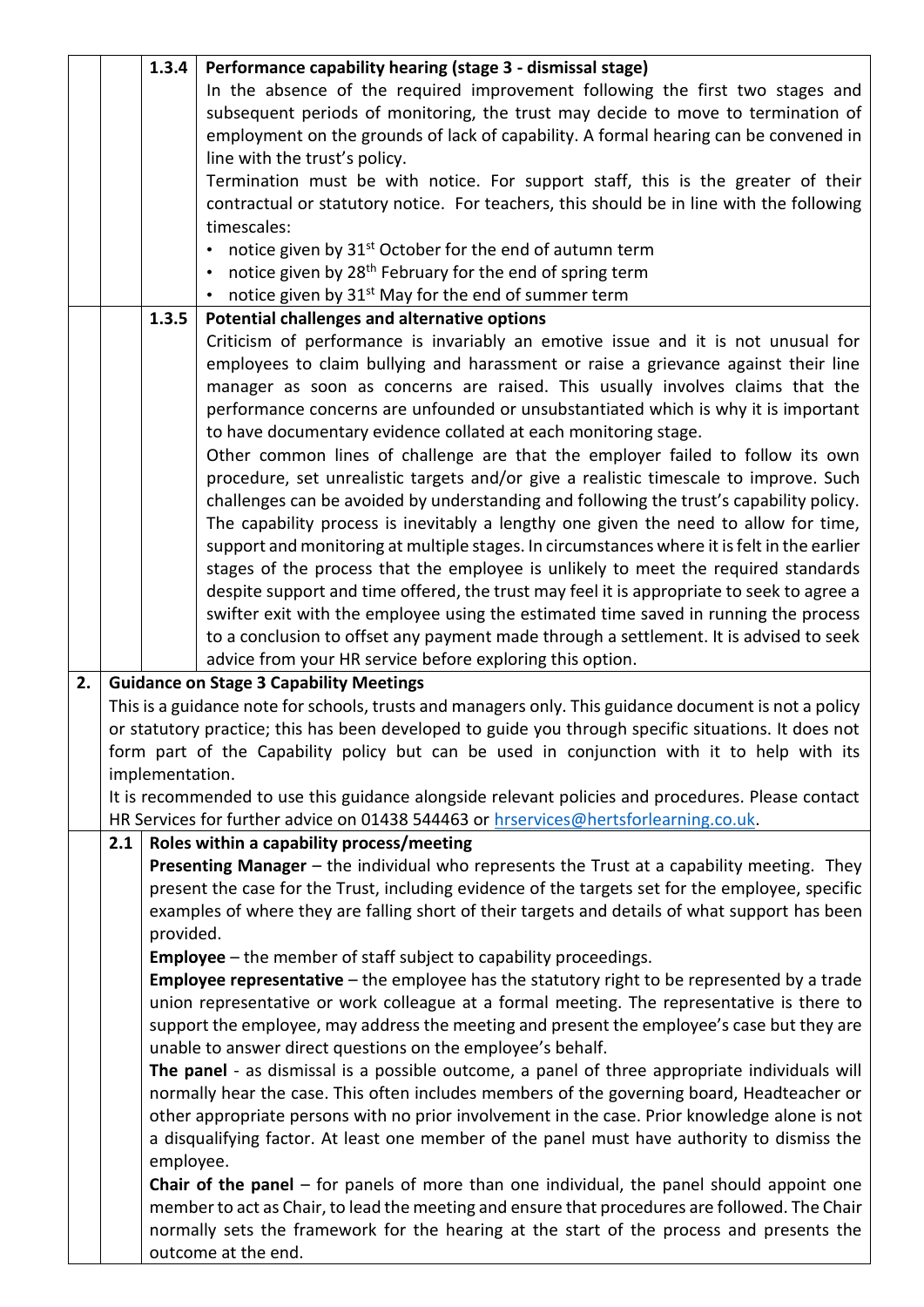|     |                                                                       | HR Adviser - An HR Adviser can attend a formal hearing to support the panel/decision maker.                                                                    |  |
|-----|-----------------------------------------------------------------------|----------------------------------------------------------------------------------------------------------------------------------------------------------------|--|
|     |                                                                       | Whilst the HR Adviser does not act as a decision maker, they will support and advise the                                                                       |  |
|     | panel/decision maker throughout proceedings and during deliberations. |                                                                                                                                                                |  |
|     |                                                                       | Confidential note taker - It is reasonable for the clerk to the governing board or an appropriate                                                              |  |
|     |                                                                       | member of staff to act as the note taker. They will take confidential minutes of the hearing                                                                   |  |
|     |                                                                       | (excluding deliberations).                                                                                                                                     |  |
| 2.2 |                                                                       | Arranging a capability meeting                                                                                                                                 |  |
|     |                                                                       | It is the responsibility of the Trust to arrange and invite all parties to a capability meeting.                                                               |  |
|     |                                                                       | Meetings would normally be held during the employee's normal working hours, unless agreed                                                                      |  |
|     | otherwise.                                                            |                                                                                                                                                                |  |
|     |                                                                       | Things to consider when arranging a meeting:                                                                                                                   |  |
|     |                                                                       | • It should be held at an appropriate venue, where confidentiality can be maintained;                                                                          |  |
|     | $\bullet$                                                             | the main room should be large enough to comfortably seat all participants;                                                                                     |  |
|     | $\bullet$                                                             | two additional rooms or quiet areas should be available for both parties to adjourn to at any                                                                  |  |
|     |                                                                       | stage during the hearing;                                                                                                                                      |  |
|     | $\bullet$                                                             | when selecting panel members, consideration should be given to suitability and experience,                                                                     |  |
|     |                                                                       | including any possible conflicts of interest that may arise.                                                                                                   |  |
|     |                                                                       | The employee should be invited to the meeting in writing, within the timescales stated in the                                                                  |  |
|     |                                                                       | Trust's policy (normally providing at least 5 working days' notice). The invitation must include                                                               |  |
|     |                                                                       | the following:                                                                                                                                                 |  |
|     | $\bullet$                                                             | date, time, location of the meeting;                                                                                                                           |  |
|     | $\bullet$                                                             | who will be present at the meeting and their role;                                                                                                             |  |
|     | $\bullet$                                                             | the purpose of the meeting e.g. to consider evidence of poor performance;                                                                                      |  |
|     | $\bullet$                                                             | potential outcome of the meeting;                                                                                                                              |  |
|     |                                                                       | right to be accompanied by trade union/professional association representative or work                                                                         |  |
|     | colleague.                                                            |                                                                                                                                                                |  |
|     |                                                                       |                                                                                                                                                                |  |
|     | 2.2.1                                                                 | What should be included in the pack of evidence?                                                                                                               |  |
|     |                                                                       | Copies of the pack of evidence should be provided to all parties attending prior to the                                                                        |  |
|     |                                                                       | meeting in line with timescales stated in the Trust's policy. The pack should include:                                                                         |  |
|     |                                                                       | a copy of the most recent Performance Improvement Plan (PIP);<br>٠                                                                                             |  |
|     |                                                                       | any documentary evidence supporting a lack of progress towards objectives set in the                                                                           |  |
|     |                                                                       | PIP e.g. poor lesson observations, emails, written work, lesson plans, observations;                                                                           |  |
|     |                                                                       | • evidence of support provided e.g. additional training/coaching/mentoring/extra                                                                               |  |
|     |                                                                       | time given;                                                                                                                                                    |  |
|     |                                                                       | timeline of the formal process followed prior to the hearing including details of                                                                              |  |
|     |                                                                       | monitoring periods, review meetings held and formal sanctions issued;                                                                                          |  |
|     |                                                                       | Trust's capability policy;<br>$\bullet$                                                                                                                        |  |
|     |                                                                       | any relevant school policies e.g. marking policy, behaviour management policy, code                                                                            |  |
|     |                                                                       | of conduct;<br>$\bullet$                                                                                                                                       |  |
|     |                                                                       | any relevant documents relating to the employee e.g. job description, contract of                                                                              |  |
|     |                                                                       | employment.                                                                                                                                                    |  |
|     |                                                                       | It is good practice to provide every document and piece of evidence regardless of<br>whether any relevant person may already have them earlier in the process. |  |
| 2.3 |                                                                       | <b>Capability meeting</b>                                                                                                                                      |  |
|     |                                                                       | The meeting is an opportunity for the Trust to present evidence of poor performance and                                                                        |  |
|     |                                                                       | explain the process followed to support the employee in making the required improvements.                                                                      |  |
|     |                                                                       | The employee will also have an opportunity to comment and put forward any explanations for                                                                     |  |
|     |                                                                       | their continued poor performance. See appendix 1 for an example order of proceedings.                                                                          |  |
|     | 2.3.1                                                                 | New evidence at the meeting                                                                                                                                    |  |
|     |                                                                       | If either party presents new evidence at the meeting, the panel may decide whether or                                                                          |  |
|     |                                                                       | not to accept it. It is good practice to ask why the evidence was not presented during                                                                         |  |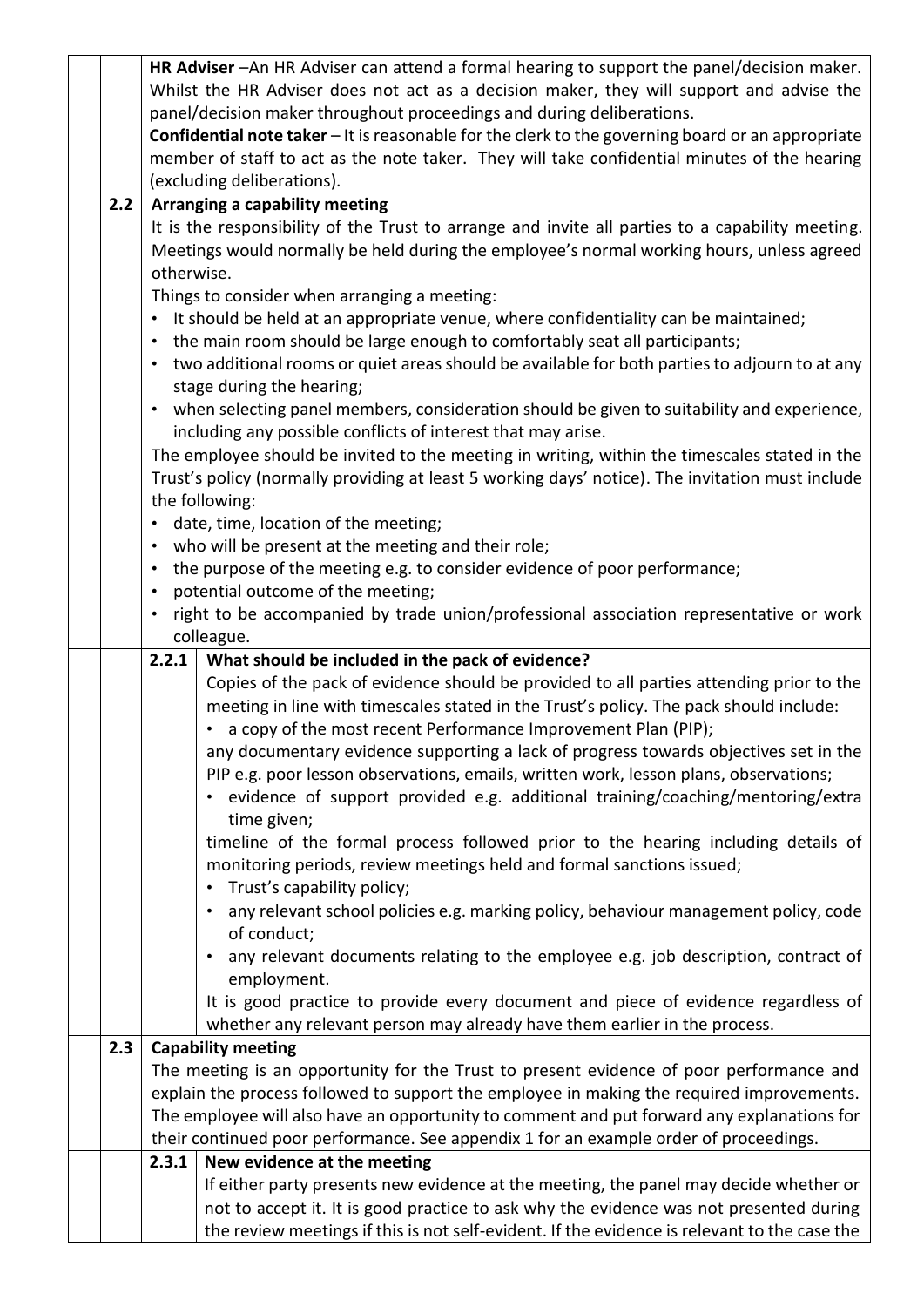|       | panel may consider an adjournment to the meeting. This allows all parties to have sight                                                                                                                                                                                                                                                                                                                                                                                                                           |
|-------|-------------------------------------------------------------------------------------------------------------------------------------------------------------------------------------------------------------------------------------------------------------------------------------------------------------------------------------------------------------------------------------------------------------------------------------------------------------------------------------------------------------------|
|       | of the evidence and prepare their case accordingly.                                                                                                                                                                                                                                                                                                                                                                                                                                                               |
|       | <b>Outcome of the meeting</b><br>The panel's decision is normally conveyed orally in the presence of both parties and<br>confirmed in writing as soon as reasonably practicable (in line with timescales stated in<br>the Trust's policy). The panel may, particularly after a lengthy meeting, adjourn and<br>reconvene at a reasonable time to consider its decision. HFL HR can provide template<br>letters and advice on any drafts produced by the panel/decision maker prior to the letter<br>being issued. |
|       |                                                                                                                                                                                                                                                                                                                                                                                                                                                                                                                   |
|       | If the employee appeals the decision reached at the capability hearing the Trust may decide                                                                                                                                                                                                                                                                                                                                                                                                                       |
|       | whether to conduct the appeal as a review of the original outcome to determine if a fair                                                                                                                                                                                                                                                                                                                                                                                                                          |
|       | decision was reached or a full rehearing. The nature of the appeal grounds will often determine<br>this decision e.g. an appeal on the grounds of procedural unfairness may warrant a full                                                                                                                                                                                                                                                                                                                        |
|       | rehearing whereas other more specific grounds such as the level of sanction, might only require                                                                                                                                                                                                                                                                                                                                                                                                                   |
|       | a review relating to the specific point(s) raised.                                                                                                                                                                                                                                                                                                                                                                                                                                                                |
| 2.4.1 | <b>Rehearing</b>                                                                                                                                                                                                                                                                                                                                                                                                                                                                                                  |
|       | A new panel must be convened. In all cases, those selected for a panel must have had                                                                                                                                                                                                                                                                                                                                                                                                                              |
|       | no prior involvement in the case. The procedure for the original meeting will be                                                                                                                                                                                                                                                                                                                                                                                                                                  |
|       | mirrored.                                                                                                                                                                                                                                                                                                                                                                                                                                                                                                         |
|       | <b>Review of original outcome</b>                                                                                                                                                                                                                                                                                                                                                                                                                                                                                 |
|       | A new panel must be convened. In all cases, those selected for a panel must have had<br>no prior involvement in the case.                                                                                                                                                                                                                                                                                                                                                                                         |
|       | Whilst there is no mandatory procedure to follow, a good practice process is:                                                                                                                                                                                                                                                                                                                                                                                                                                     |
|       | 1. The panel will explain that they have pre-read all the appeal documentation prior                                                                                                                                                                                                                                                                                                                                                                                                                              |
|       | to the meeting.<br>2. The panel will invite the employee and/or their representative to explain their                                                                                                                                                                                                                                                                                                                                                                                                             |
|       | reasons for appeal and present any further evidence.                                                                                                                                                                                                                                                                                                                                                                                                                                                              |
|       | 3. Panel members may also ask questions at this point.                                                                                                                                                                                                                                                                                                                                                                                                                                                            |
|       | 4. The panel will invite the representative of the Trust for their comments on the                                                                                                                                                                                                                                                                                                                                                                                                                                |
|       | employee's appeal.                                                                                                                                                                                                                                                                                                                                                                                                                                                                                                |
|       | The employee and/or their representative makes a closing statement.<br>5.                                                                                                                                                                                                                                                                                                                                                                                                                                         |
|       | The panel's decision is normally conveyed orally in the presence of both parties<br>6.                                                                                                                                                                                                                                                                                                                                                                                                                            |
|       | and confirmed in writing as soon as reasonably practicable (in line with timescales                                                                                                                                                                                                                                                                                                                                                                                                                               |
|       | stated in the Trust's policy). The panel may, particularly after a lengthy meeting,                                                                                                                                                                                                                                                                                                                                                                                                                               |
|       | adjourn and reconvene at a reasonable time to consider its decision.                                                                                                                                                                                                                                                                                                                                                                                                                                              |
| 2.4.3 | New evidence at the appeal stage                                                                                                                                                                                                                                                                                                                                                                                                                                                                                  |
|       | New evidence will ordinarily be accepted where there is a reasonable reason why this                                                                                                                                                                                                                                                                                                                                                                                                                              |
|       | was not available at the initial meeting. If this is provided shortly before, or at the                                                                                                                                                                                                                                                                                                                                                                                                                           |
|       | appeal, an adjournment may be necessary if further investigation is required. If further<br>investigation has led to additional documents being produced the other party must be                                                                                                                                                                                                                                                                                                                                  |
|       | given a reasonable opportunity to consider/respond and if necessary, submit rebuttal                                                                                                                                                                                                                                                                                                                                                                                                                              |
|       | evidence.                                                                                                                                                                                                                                                                                                                                                                                                                                                                                                         |
| 2.4   | 2.3.2<br><b>Appeals</b><br>2.4.2                                                                                                                                                                                                                                                                                                                                                                                                                                                                                  |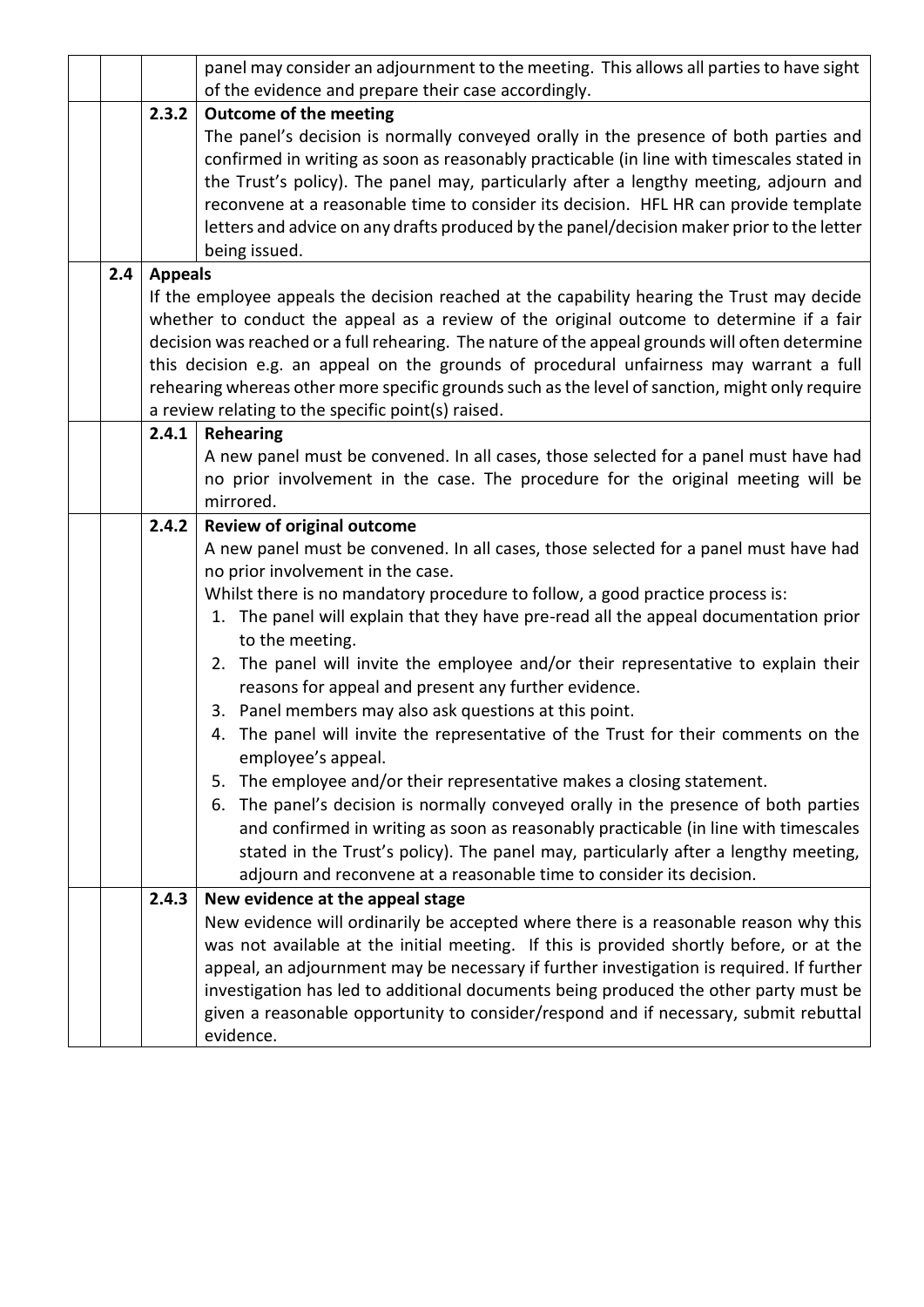### **Appendix 1 – Capability Meeting: Order of proceedings**

|                                | Item                                                                                                                                                                                                                                                                                                                                                                                                                                                                                                                                                                                                                                                                                       | Who                                 |
|--------------------------------|--------------------------------------------------------------------------------------------------------------------------------------------------------------------------------------------------------------------------------------------------------------------------------------------------------------------------------------------------------------------------------------------------------------------------------------------------------------------------------------------------------------------------------------------------------------------------------------------------------------------------------------------------------------------------------------------|-------------------------------------|
| $\mathbf{1}$<br>$\overline{2}$ | <b>Welcome and Introductions</b><br>The chair of the panel will:<br>• ensure that those present are introduced to one another<br>• remind all parties of the purpose of the hearing and confirm that the everybody has received the<br>relevant paperwork to be considered<br>clarify the procedure to be followed remind all parties of confidentiality.<br>$\bullet$<br>Trust's case<br>The presenting manager will:<br>• present the evidence relating to the employee's lack of progress towards targets set<br>• confirm details of support provided<br>• summarise details of the formal process followed, including a timeline of monitoring periods and<br>formal sanctions issue. | Chair<br>Presenting<br>manager      |
| 3                              | <b>Questions from the Panel</b>                                                                                                                                                                                                                                                                                                                                                                                                                                                                                                                                                                                                                                                            | Panel /                             |
|                                | The panel/decision maker may ask questions of the presenting manager.                                                                                                                                                                                                                                                                                                                                                                                                                                                                                                                                                                                                                      | Presenting<br>manager               |
| 4                              | <b>Questions from the Employee</b><br>The employee or their representative may subsequently ask questions of the presenting manager.                                                                                                                                                                                                                                                                                                                                                                                                                                                                                                                                                       | Employee /<br>Presenting<br>manager |
| 5                              | <b>Employee's case</b><br>The employee/their representative will be invited to present their case.                                                                                                                                                                                                                                                                                                                                                                                                                                                                                                                                                                                         | Employee                            |
| 6                              | <b>Questions from the Panel</b><br>The panel/decision maker may ask questions of the employee and/or their representative.                                                                                                                                                                                                                                                                                                                                                                                                                                                                                                                                                                 | Panel /<br>Employee                 |
| $\overline{\mathbf{z}}$        | <b>Questions from the Trust</b><br>The presenting manager will be given the opportunity to ask questions of the employee.                                                                                                                                                                                                                                                                                                                                                                                                                                                                                                                                                                  | Presenting<br>manager /<br>Employee |
| 8                              | <b>Summary</b><br>Both parties are invited by the Chair of the panel to sum up their cases without introducing any new<br>evidence. The presenting manager will be invited to sum up first.                                                                                                                                                                                                                                                                                                                                                                                                                                                                                                | Presenting<br>manager /<br>Employee |
| 9                              | Adjournment<br>Both parties will withdraw from the hearing to enable the panel/decision maker to discuss the case<br>and deliberate.<br>Please note: minutes are not required for deliberations so the note taker should withdraw.<br>The panel will deliberate and reach a conclusion on:<br>• whether there is enough evidence to demonstrate a lack of capability<br>whether the appropriate level of support and guidance has been provided<br>$\bullet$<br>• whether appropriate time has been allowed to make the required improvements<br>• what outcome is appropriate                                                                                                             | Panel                               |
| 10                             | <b>Outcome</b><br>The panel's decision is usually conveyed in person by the Chair of the panel in the presence of both<br>parties and will be confirmed in writing as soon as reasonably practically (usually within five working<br>days).<br>The panel will remind the employee of their right of appeal which will be communicated in the<br>formal outcome letter.<br>If it is not possible to convey the outcome orally, the Chair of the panel must confirm to both parties<br>as soon as reasonably possible.                                                                                                                                                                       | Chair                               |